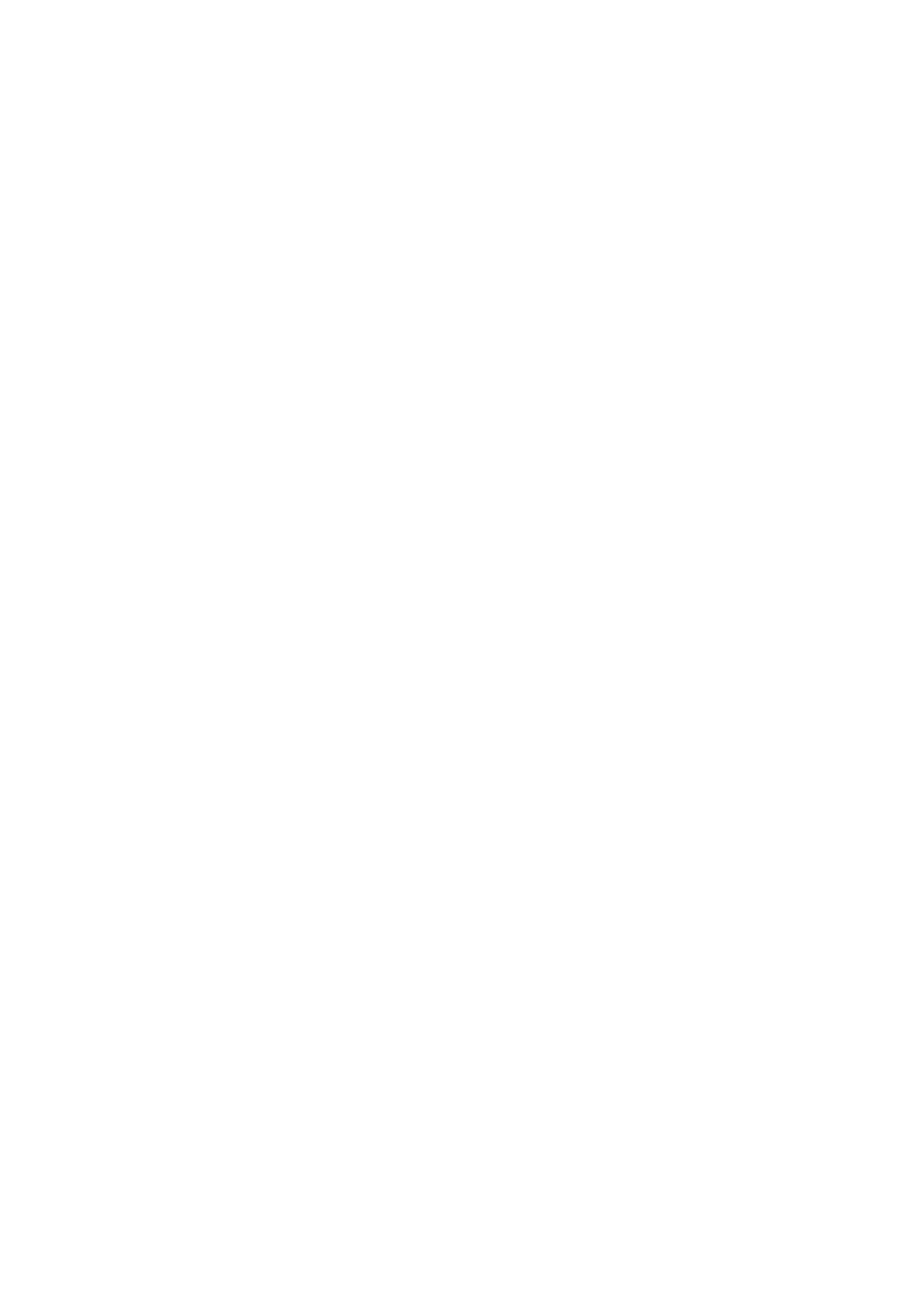and use of cavities by other species whereas Kappes and Harris (1995) reported that occupancy rates of RCW cavities by southern flying squirrels and red-bellied woodpeckers were related inversely to snag density in the vicinity of RCW clusters. Bluebirds, flying squirrels, and other species readily use nest boxes (Kibler 1969, Goertz et al. 1975, Pinkowski 1976, Mc-Comb and Noble 1981) as well as RCW cavities in many areas, yet the effectiveness of nest boxes in reducing use of RCW cavities by these species never has been tested.

In September 1989 Hurricane Hugo destroyed 87% of the active RCW cavities on the Francis Marion National Forest in coastal South Carolina (Hooper et al. 1990). Although natural cavities were replaced by almost 1,000 artificial cavity inserts (Allen 1991) and drilled cavities (Copeyon 1990, Taylor and Hooper 1991) from 1990 to 1993, the number of cavities per cluster site was still considerably below pre-Hugo levels (Watson et al. 1995). Our observations during the nesting season immediately following Hurricane Hugo suggested that use of cavities by other species may have reduced the reproductive potential of the RCW population by as much as 25% (R. Hooper, unpubl. data). The shortage of RCW cavities on the Francis Marion National Forest following Hurricane Hugo and the high use of these cavities by other species provided an excellent opportunity to test the effectiveness of providing supplemental nest boxes to reduce RCW cavity use by other species and to understand the role of interspecific competition in RCW ecology. The objectives of this study were to: (1) determine if other species used nest boxes placed in RCW clusters and decreased their use of RCW cavities, and (2) test whether the presence of nest boxes improved RCW reproductive success.

We thank R. N. Conner, K. E. Franzreb, F. C. James, D. C. Rudolph and E. E. Stevens for comments on this paper.

# STUDY AREA

We conducted the study in 1990-92 on the Francis Marion National Forest, Charleston and Berkeley counties, in the Lower Coastal Plain physiographic region of South Carolina. The RCW clusters included in this study were in loblolly (*Pinus taeda*) and longleaf (*P. palustris*) stands distributed throughout the entire forest. The forest contained a mixture of 51% loblolly pine stands, 19% longleaf pine stands, 25% hardwood stands, and 3% mixed pine-hardwood stands (U.S. For. Serv. 1985). Before Hurricane Hugo, the area supported a large and increasing population of RCWs (Hooper et al. 1991b). In 1987-88, there were an estimated 477 RCW family groups; after Hurricane Hugo, there were 240 cluster sites with  $\geq 1$  cavity tree and  $\geq$ 1 RCW (Hooper et al. 1990).

### METHODS

In 1990 we used a stratified random sampling design to select 122 sites in 3 hurricane damage classes as described by Watson et al. (1995): 66 in the heavily damaged zone (>90% of RCW cavities destroyed), 34 in the moderately damaged zone (average of 65% of RCW cavities destroyed), and 22 in the low damage zone (average of 38% of RCW cavities destroyed). The number of sites in each damage class was proportional to the total number of cluster sites in each damage class. Within each damage class, half of the cluster sites were designated randomly as control sites and the rest as experimental sites. The subsequent death of cavity trees and loss of birds forced us to drop some cluster sites from the study and replace them with others, somewhat varying the number of clusters in each group during the study. We placed 3 bluebird nest boxes (28 X 18 X 18 cm; hole diam 4.0 cm) 6 m high on living pines in each experimental site. We chose bluebird boxes because we felt they would be used by the most common potential cavity competitors in the area. Although the boxes were somewhat shorter than nest boxes routinely used for southern flying squirrels (Sonenshine et al. I973), they were similar in size to those used successfully in several southern flying squirrel studies (Muul 1968, Stojeba 1978). One of the most important factors determining suitability of nest boxes for southern flying squirrels is a small entrance diameter (Stone et al. 1996) and the bluebird boxes we used satisfied this requirement. Where possible, we placed boxes on trees that were from 20 to 50 m from a RCW cavity tree to reduce direct interactions with RCWs but at the same time, offered a choice between the nest box and RCW cavity. No nest boxes were placed in control sites.

We installed nest boxes in early December 1990 and used a light and a mirror to inspect all boxes and cavities in experimental clusters and all cavities in control clusters once in January-February 1991, twice during the 1991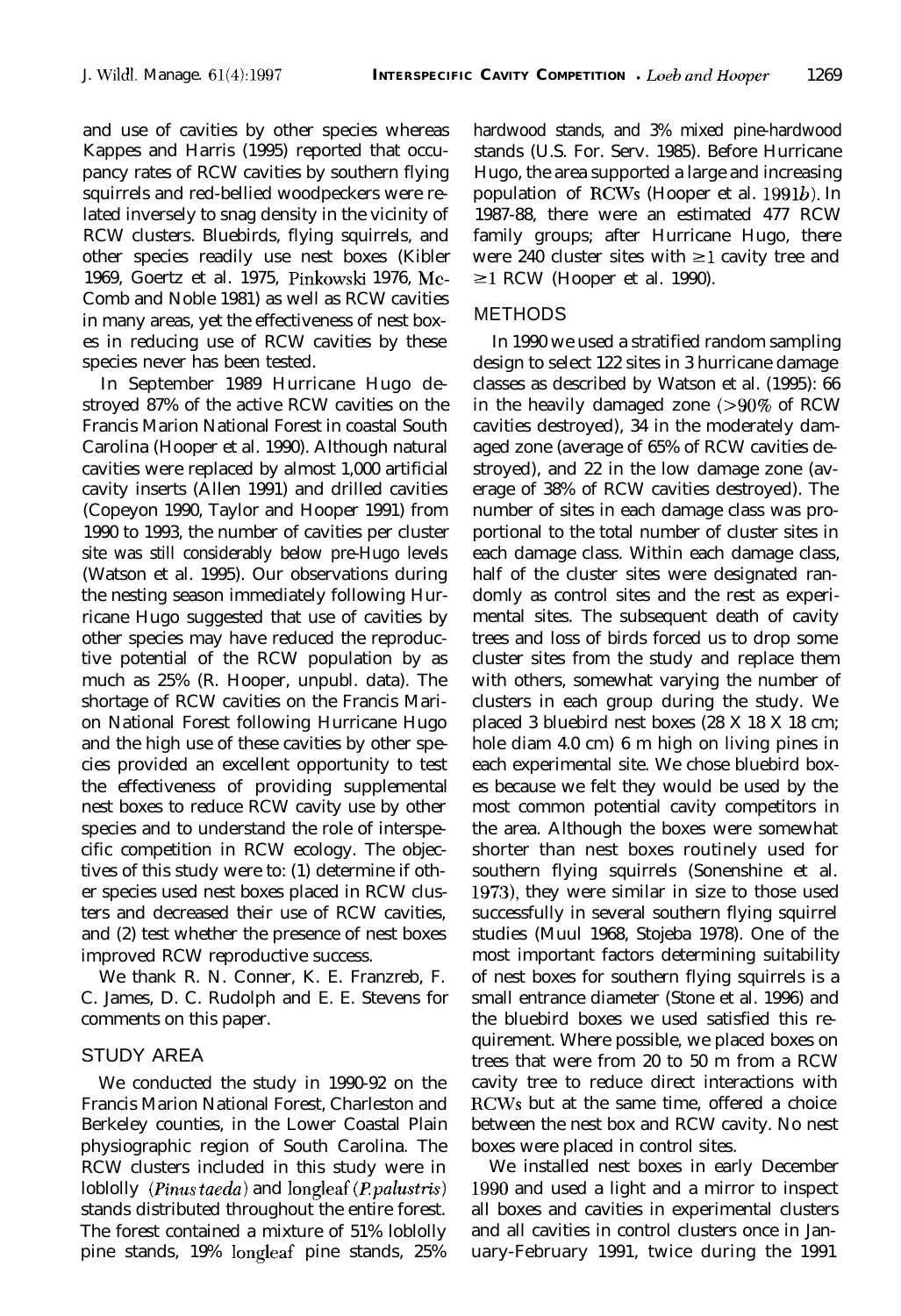|                    |                  |         | 1991  |                  |     | 1992    |      |                  |
|--------------------|------------------|---------|-------|------------------|-----|---------|------|------------------|
| Source             | df               | MS      | F     | $\boldsymbol{P}$ | df  | MS      | F    | $\boldsymbol{p}$ |
| No. of trees       |                  |         |       |                  |     |         |      |                  |
| Damage             | $\boldsymbol{2}$ | 10.0487 | 8.46  | 0.0004           | 2   | 8.658   | 6.24 | 0.0027           |
| <b>Treatment</b>   |                  | 0.945   | 0.8   | 0.3745           |     | 2.5795  | 1.86 | 0.1755           |
| Damage X treatment | $\boldsymbol{2}$ | 1.4335  | 1.21  | 0.3032           | 2   | 0.5103  | 0.37 | 0.6932           |
| Error              | 110              | 1.1883  |       |                  | 114 | 1.388   |      |                  |
| No. of cavities    |                  |         |       |                  |     |         |      |                  |
| Damage             | 2                | 16.5596 | 11.43 | 0.0001           | 2   | 15.8349 | 9.22 | 0.0002           |
| <b>Treatment</b>   |                  | 0.8894  | 0.61  | 0.4349           |     | 3.8866  | 2.26 | 0.1352           |
| Damage X treatment | $\boldsymbol{2}$ | 0.8421  | 0.58  | 0.5608           | 2   | 0.473   | 0.28 | 0.7597           |
| <b>Error</b>       | 110              | 1.4483  |       |                  | 114 | 1.7165  |      |                  |
| Group size         |                  |         |       |                  |     |         |      |                  |
| Damage             | $\boldsymbol{2}$ | 2.7107  | 3.37  | 0.0379           | 2   | 2.8448  | 3.92 | 0.0227           |
| <b>Treatment</b>   |                  | 1.9863  | 2.47  | 0.1188           |     | 0.7117  | 0.98 | 0.3243           |
| Damage X treatment | 2                | 0.3194  | 0.4   | 0.6730           | 2   | 0.2202  | 0.3  | 0.7390           |
| Error              | 108              | 0.8036  |       |                  | 109 | 0.7258  |      |                  |

Table 1. Results of P-way ANOVA testing the effects of hurricane damage level, treatment (nest boxes vs. control), and the interaction term on number of RCW cavity trees, cavities, and group size on the Francis Marion National Forest, South Carolina.

RCW breeding season (Apr-Jun), once in January-February 1992, and twice in the 1992 RCW breeding season. We considered a cavity or box occupied if it contained animal(s) or egg(s) at the time of inspection. Eggs were identified to species when possible. No cavities or boxes were occupied by species other than RCWs during the winter 1991 check; thus, the winter 1991 data will not be considered.

We collected data on RCW reproductive success during the 1990-92 breeding seasons, using the 1990 data as pretreatment controls, We climbed cavity trees several times to verify nest initiation and count the number of eggs, hatchlings, and young reaching fledgling age. We observed cluster sites for I-2 hours during and after RCWs left their cavities in the morning to determine the number of adults.

We used 2-way ANOVA with an interaction term to test for differences in the number of RCW trees, cavities, and group size, and for differences in clutch size, number of nestlings, and number of fledglings between experimental and control clusters and among damage classes. Least-square means and standard errors were calculated and simultaneous tests between means were used to detect differences among damage classes and between experimental and control groups (SAS Inst. Inc. 1989). Log-likelihood tests of independence (G-tests) or Fisher's Exact tests were used to test for preference or avoidance of nest boxes and cavities, differences in cavity use between control and experimental sites, differences in box use among damage classes and between years, and differ-

ences **in** RCW reproductive performance (nest initiation and successful fledging of young) between control and experimental groups. Fisher's Exact test was used when  $\geq 50\%$  of the cells had expected values <5. Preference for nest boxes versus cavities by species other than RCWs was tested with data from experimental clusters only. Occasionally, a nest box or cavity was used by one species during the first check of the breeding season and another species during the second check. When we analyzed data by species, both instances of use were included in the analysis but were treated as one instance of use when data were grouped. These cases were rare (9 in 1991 and 1 in 1992) and likely had little effect on the results.

## RESULTS

# Availability of RCW Cavities

In 1991, 116 clusters were included in the study: 61 controls (33 in high damage, 16 in medium damage, and 12 in low damage areas) and 55 experimentals (30 in high, I5 in medium, and 10 in low damage areas). In 1992, 120 clusters were included in the study: 58 controls (31 in high, 17 in medium, and 10 in low damage areas) and 62 experimentals (33 in high, 17 in medium, and 12 in low damage areas). Number of trees and cavities per cluster did not differ significantly between control and experimental clusters in either year but varied significantly among damage classes in both years (Table 1). The interactions between damage class and treatment were not significant (Table 1). **In**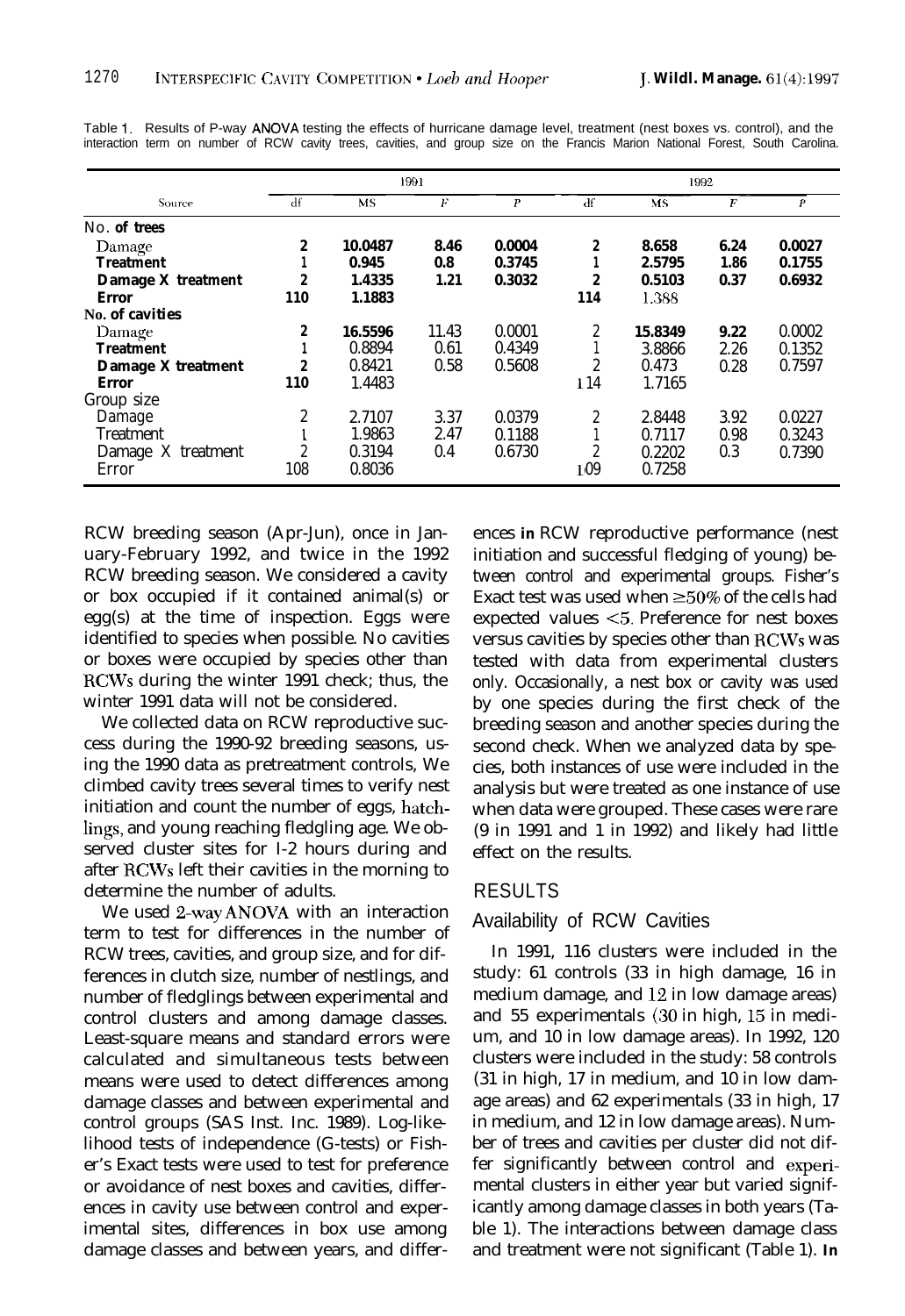both years, the mean number of trees and cavities per cluster in low damage areas were significantly greater than the mean number of trees and cavities in medium and high damage areas ( $P \le 0.003$ ; Table 2); the number of trees and cavities in medium and high damage areas did not differ significantly from each other in either year  $(P > 0.05)$ .

We were not able to verify use of cavities by RCWs for roosting. However, we were able to determine group size and assumed that RCWs used cavities for roosting whenever possible (Hooper and Lennartz 1983). Mean group size varied with damage class in 1991 and I992 but not with treatment or the interaction between treatment and damage class (Table 1). In both years, mean group size was significantly greater in low damage areas than in high and medium damage areas ( $P \le 0.03$ ; Table 2). Group size did not differ between high and medium damage areas  $(P > 0.05$ : Table 2). The number of cavities was greater than group size in all damage classes in both years (Table 2).

# Use by Potential Cavity Competitors

The most common users of RCW cavities were bluebirds and flying squirrels followed by red-bellied woodpeckers and great-crested flycatchers (Table 3). Cavity use by all species was significantly lower in 1992 than in 1991 ( $G =$ 9.031, 1 df, *P =* 0.003); 25.2% (86 of 342) of the cavities were used in I991 whereas only 16.2% (62 of 384) of the cavities were used in 1992. However, the number of clusters in which  $\geq$ 1 cavity was used by a non-RCW species did not differ between I991 and 1992 (41.7 vs 49.1%; G = 1.330, 1 df, *P = 0.249).*

In 1991 damage class had no significant relation to cavity  $(G = 3.248, 2 df, P = 0.197)$  or cluster use (G = 1.126, 2 df, *P = 0.569)* although cavity use tended to decrease as damage level increased (Fig. 1). In 1992, cavity use decreased significantly with increasing damage level (G = 7.525, 2 df, *P =* 0.023; Fig. 1) as did the number of clusters in which  $\geq$  cavity was used (G = 7.884, 2 df, *P =* 0.019). At least 1 cavity was used in 68.2% of the clusters in low damage areas compared to 34.4% in high damage areas and 38.2% in medium damage areas.

Many species occupied nest boxes during both breeding seasons, the most common being bluebirds and flying squirrels (Table 3). Nuthatches (Sitta spp.), tufted titmice, and black rat snakes *(Elaphe* spp.) used the boxes sporadically

|              | proup size (adults/cluster) on the Francis Marion | Table 2. The number (M) of red-cockaded woodpecker clusters examined in high, medium, and low damage class areas areas and the mean (±1 SE) number of trees, number of cavities, and<br>National Forest, South Carolina. |                   |                   |                   |                   |
|--------------|---------------------------------------------------|--------------------------------------------------------------------------------------------------------------------------------------------------------------------------------------------------------------------------|-------------------|-------------------|-------------------|-------------------|
|              |                                                   | 1991                                                                                                                                                                                                                     |                   |                   | 7881              |                   |
| Damage class | No. trees                                         | No. cavities                                                                                                                                                                                                             | Group size        | No. trees         | No. cavities      | Group size        |
|              | $2.57 \pm 0.23$ A <sup>a</sup>                    | $2.62 \pm 0.05A$                                                                                                                                                                                                         | $1.77 \pm 0.11$ A | $2.80 \pm 0.15$ A | $2.94 \pm 0.16$ A | $1.95 \pm 0.11A$  |
|              | $2.72 \pm 0.20$ A                                 | $2.85 \pm 0.22A$                                                                                                                                                                                                         | $1.78 \pm 0.16A$  | $1.95 \pm 0.11A$  | $3.00 \pm 0.22$ A | $1.94 \pm 0.15$ A |
|              | $3.68 \pm 0.23B$                                  | $4.04 \pm 0.26B$                                                                                                                                                                                                         | $2.33 \pm 0.19B$  | $3.79 \pm 0.25B$  | $4.29 \pm 0.28B$  | $2.52 \pm 0.18B$  |
|              |                                                   |                                                                                                                                                                                                                          |                   |                   |                   |                   |

<sup>a</sup> Means within columns with the same letter are not significantly different ( $P > 0.05$ )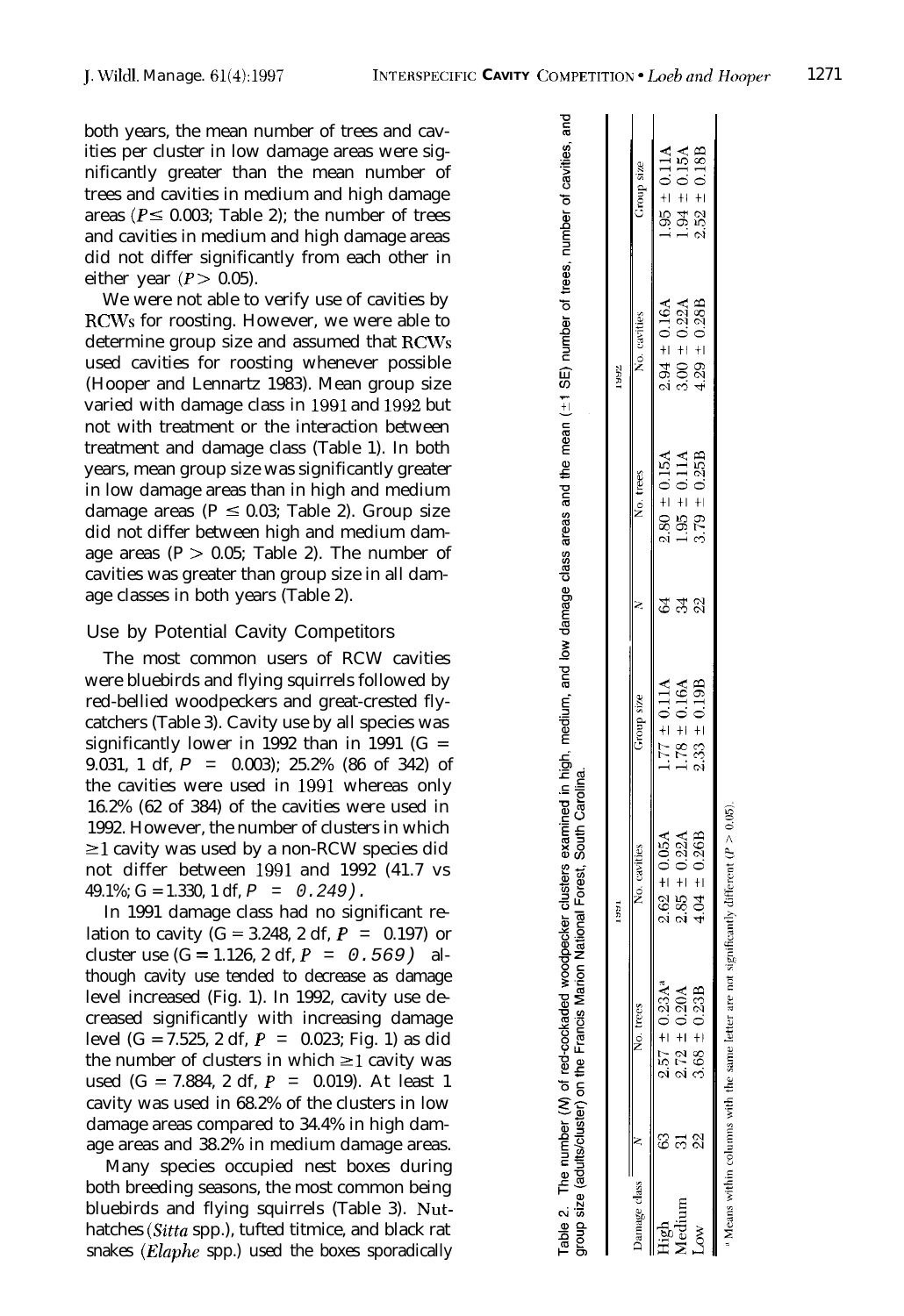|                          | Breeding season 1991 |                     |                                | Winter 1992         | Breeding season 1992 |                     |
|--------------------------|----------------------|---------------------|--------------------------------|---------------------|----------------------|---------------------|
| <b>Species</b>           | NB<br>$N = 165$      | Cavity<br>$N = 342$ | N <sub>R</sub><br>$= 170$<br>N | Cavity<br>$N = 409$ | NB.<br>$= 175$<br>N  | Cavity<br>$V = 384$ |
| Eastern bluebirds        | 17.6 (29)            | 10.2(35)            | 0.0(0)                         | 0.0(0)              | 17.1(30)             | 6.0(23)             |
| Flying squirrels         | 6.7(11)              | 6.1 $(21)$          | 2.4(4)                         | 0.5(2)              | 6.9(12)              | 3.6(14)             |
| Red-bellied woodpeckers  | 0.0(0)               | 2.6(9)              | 0.6(1)                         | 2.0(8)              | 0.0(0)               | 2.6(10)             |
| Red-headed woodpeckers   | 0.0(0)               | 0.3(1)              | 0.0(0)                         | 0.0(0)              | 0.0(0)               | 0.0(0)              |
| Downy woodpeckers        | 0.0(0)               | 0.0(0)              | 0.0(0)                         | 0.0(0)              | 0.0(0)               | 0.3(1)              |
| Northern flickers        | 0.0(0)               | 0.0(0)              | 0.0(0)                         | 0.0(0)              | 0.0(0)               | 0.3(1)              |
| Great-crested flycatcher | 0.0(0)               | 4.4(15)             | 0.0(0)                         | 0.0(0)              | 2.9(5)               | 1.0(4)              |
| Nuthatch species         | 2.4(4)               | 1.2(4)              | 0.6(1)                         | 0.5(2)              | 1.7(3)               | 0.3(1)              |
| Tufted titmice           | 0.6(1)               | 1.2(4)              | 0.0(0)                         | 0.0(0)              | 4.0(7)               | 1.0(4)              |
| Screech owls             | 0.0(0)               | 0.0(0)              | 0.0(0)                         | 0.0(0)              | 0.0(0)               | 0.3(1)              |
| Unidentified birds       | 1.8(3)               | 0.6(2)              | 0.6(1)                         | 0.0(0)              | 1.1(2)               | 0.5(2)              |
| <b>Black rat snakes</b>  | 1.2(2)               | 0.3(1)              | 0.0(0)                         | 0.0(0)              | 0.6(1)               | 0.5(2)              |

Table 3. Percent (and no.) of all nest boxes (NB) and red-cockaded woodpecker (RCW) cavities used by non-RCW species on the Francis Marion National Forest, South Carolina during the 1991 and 1992 breeding seasons and during winter 1992. The total number of boxes or cavities examined  $(N)$  is presented for each season.

in both years and great-crested flycatchers only used boxes during 1992. Flying squirrels were the most common nest box occupants during winter 1992 but the winter 1992 occupancy data were low, and they were not analyzed further.

Nest box use did not differ significantly between years with 28.5% of the boxes used in 1991 and 34.3% of the boxes used in 1992 (G



Fig. 1. Percent of nest boxes and red-cockaded woodpecker (RCW) cavities in each damage class that were used by non-RCW species during the 1991 and 1992 RCW breeding seasons on the Francis Marion National Forest, South Carolina.

 $= 1.328$ , 1 df,  $P = 0.249$ . However,  $\geq 1$  box was used in significantly more clusters in 1992 than in 1991 (77.6 vs. 56.4%;  $G = 5.834$ , 1 df,  $P = 0.016$ . Use of nest boxes in relation to damage class was not consistent between years (Fig. 1). In 1991, box use increased with damage class with 13.3% use in low damage areas, 26.7% use in medium damage areas and 34.4% use in high damage areas  $(G = 5.505, 2 df, P)$ *=* 0.064). In 1992, there was no significant difference in box use among damage classes  $(G =$ 1.114, 2 df,  $P = 0.573$ .

When data for nest boxes and cavities were combined, there was no significant difference in use among damage classes by all species in 1991 although there appeared to be some differences among damage classes in 1992  $(G = 2.630, 2)$ df,  $P = 0.269$  and  $G = 5.590$ , 2 df,  $P = 0.061$ , for 1991 and 1992). In 1992, species other than RCW used 18.3% of the cavities and boxes in high damage areas, 22.2% of the cavities and boxes in medium damage areas, and 29.0% of the cavities and boxes in low damage areas.

We compared nest box use to availability to test for preference or avoidance by non-RCW species (Table 4). In both years, bluebirds significantly preferred nest boxes when data for all damage classes were combined  $(G = 5.410, 1$ df, *P =* 0.02 and G = 19.886, 1 df, *P <* 0.001, for 1991 and 1992) and in high damage areas  $(G = 3.708, 1 df, P = 0.05 and G = 14.886, 1$ df, *P <* 0.001 for 1991 and 1992). Nest boxes were used in greater proportion than their availability in low and medium damage areas in both years but this preference was not statistically significant in 1991 (G = 0.135, 1 df,  $P = 0.713$ )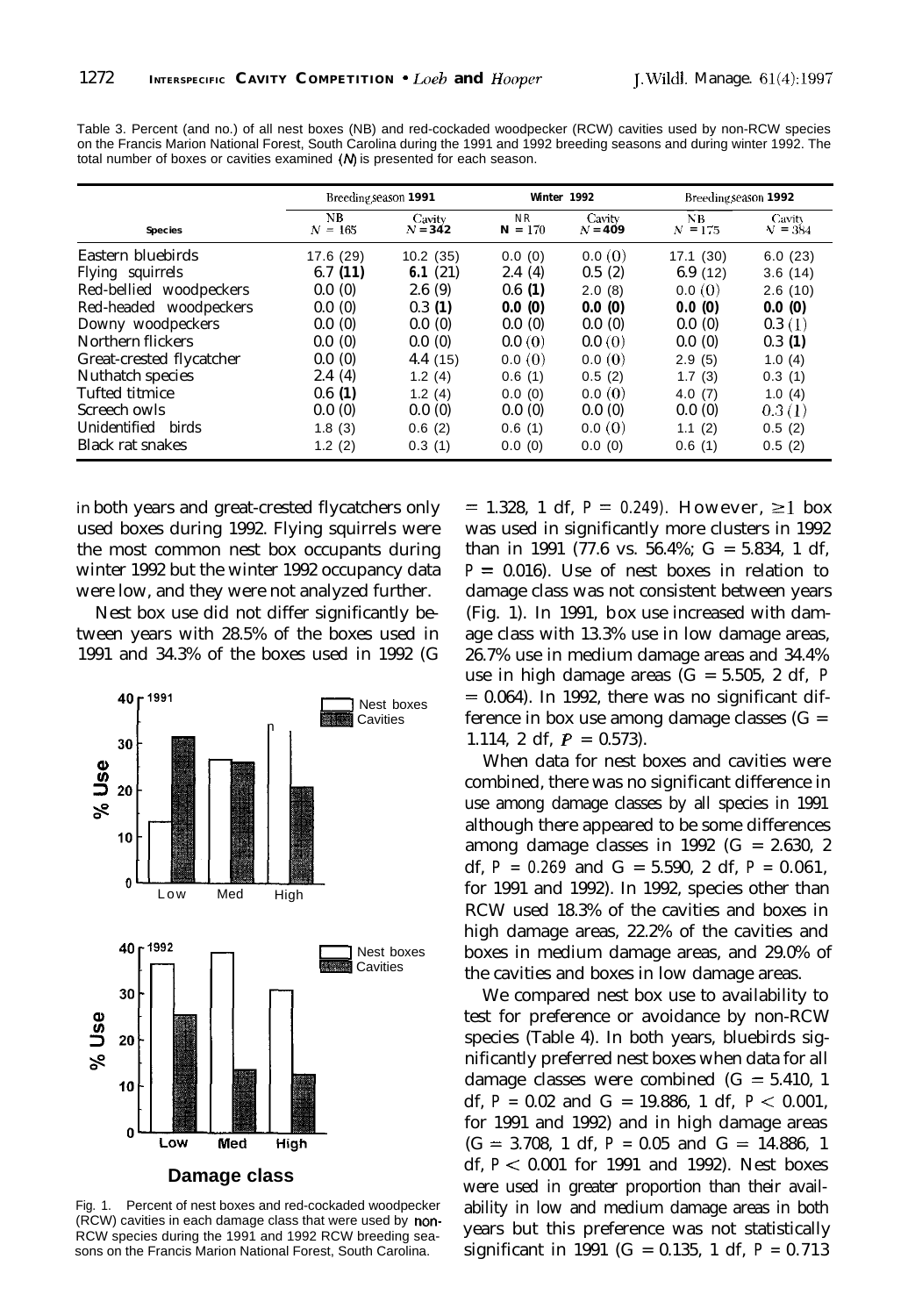Table 4. Preference (structure use vs. structure availability) of nest boxes and red-cockaded woodpecker (RCW) cavities by bluebirds, flying squirrels and other vertebrate species on the Francis Marion National Forest, South Carolina during the 1991 and 1992 RCW breeding seasons. Only clusters in which both nest boxes and cavities were available were included in the analysis, "Total use" refers to use of both nest boxes and cavities by a species group and "% use in nest boxes" refers to the percentage of cavity and nest box use that occurred in nest boxes.

|               | Structure use          |          |     |            |           |                  |       |            |               |            |
|---------------|------------------------|----------|-----|------------|-----------|------------------|-------|------------|---------------|------------|
|               | Structure availability |          |     |            | Bluebirds | Flying squirrels |       |            | Other species |            |
|               |                        | Cavities |     | Nest boxes | Total     | $%$ use in       | Total | $%$ use in | Total         | % use in   |
| Damage Class  | No.                    | $\%$     | No. | %          | use       | nest boxes       | use   | nest boxes | use           | nest boxes |
| 1991          |                        |          |     |            |           |                  |       |            |               |            |
| All clusters  | 167                    | 50.3     | 165 | 49.7       | 44        | $65.9^{*a}$      | 21    | 52.4       | 28            | 35.7       |
| High damage   | 80                     | 47.1     | 90  | 52.9       | 24        | $70.8*$          | 13    | 76.9       |               | 71.4       |
| Medium damage | 47                     | 51.1     | 45  | 48.9       | 14        | 64.3             | 2     | 0.0        | 11            | 36.4       |
| Low damage    | 40                     | 57.1     | 30  | 42.9       | 6         | 50.0             | 6     | 16.7       | 10            | $10.0**$   |
| 1992          |                        |          |     |            |           |                  |       |            |               |            |
| All clusters  | 195                    | 52.7     | 175 | 47.3       | 37        | $81.1***$        | 16    | $75.0*$    | 33            | 54.5       |
| High damage   | 94                     | 50.0     | 94  | 50.0       | 19        | 89.5***          | 8     | $100.0***$ | 9             | 44.4       |
| Medium damage | 56                     | 52.3     | 51  | 47.7       | 13        | 69.2             | 4     | 75.0       | 11            | 72.7       |
| Low damage    | 45                     | 60.0     | 30  | 40.0       | 5         | 80.0             | 4     | 25.0       | 13            | 46.2       |

<sup>a</sup> C-test compansons of nest box use versus availability: \*  $P \le 0.05$ . \*\*  $P \le 0.01$ , \*\*\*  $P \le 0.001$ 

and  $G = 1.577$ , 1 df,  $P = 0.209$  for low and medium damage areas) although in 1992 the trend was stronger (G = 3.588, 1 df,  $P = 0.058$ ) and G = 2.806, 1 df,  $P = 0.094$ ). In 1991, flying squirrels tended to use nest boxes in greater proportion than availability in high damage areas  $(G = 3.445, 1 df, P = 0.06)$ . Nest boxes were used in proportion to availability in low and medium damage areas and for all damage classes combined (Table 4). In 1992, flying squirrels selected nest boxes over cavities when damage classes were combined  $(G = 5.321, 1)$ df,  $P = 0.02$ ) and in high damage areas ( $G =$ 11.446, 1 df,  $P = 0.001$ . Although boxes were used in greater proportion than their availability in medium damage areas, this preference was not significant (G = 1.289, 1 df, *P =* 0.256). NO selection or avoidance of nest boxes occurred in low damage areas  $(G = 0.420, 1 \text{ df}, P = 0.517)$ .

Because most species other than bluebirds and flying squirrels occurred in low numbers, we combined data for all species other than bluebirds and squirrels (other species). Other species tended to use nest boxes and cavities in proportion to their availability except in low damage areas in 1991 and medium damage areas in 1992. Nest boxes were avoided by other species in low damage areas in 1991 ( $G =$ 5.994, 1 df,  $P = 0.01$ ) and there was a tendency for selection of nest boxes in medium damage areas in 1992 (G = 3.168, 1 df,  $P = 0.075$ ).

#### Effectiveness of Nest Boxes

In 1991, the number of clusters in which  $\geq 1$ cavity was used by a species other than RCWs did not differ between experimental and control groups in any damage class or for all damage classes combined (Table 5). However, in high damage areas in 1992 use of control clusters was significantly greater than use of experimental clusters by bluebirds ( $G = 6.453$ , 1 df,  $P =$ 0.01) and by all species combined  $(G = 3.774,$ 1 df,  $P = 0.05$ ). Use of control clusters by bluebirds and flying squirrels also tended to be greater than use of experimental clusters when all damage classes were combined (Table 5; G  $= 2.335, 1 \text{ df}, P = 0.13 \text{ and } G = 1.850, 1 \text{ df}, P$ *=* 0.17 for bluebirds and flying squirrels).

The number of cavities used by bluebirds, flying squirrels, and other species in 1991 did not differ significantly between control and experimental clusters for any damage class or for all damage classes combined (Table 6). However, when we combined data for all species, we found overall use of cavities in control clusters was greater than in experimental clusters in high damage areas ( $G = 3.642$ , 1 df,  $P = 0.056$ ). In 1992, nest boxes appeared to have a greater influence on cavity use (Table 6). Bluebirds used more cavities in control clusters than in experimental clusters in high damage areas (G  $= 8.500$  1 df,  $P = 0.004$  and for all damage classes combined  $(G = 4.147, 1 df, P = 0.04)$ . Flying squirrels tended to use more cavities in control than experimental clusters in high damage areas  $(G = 2.794, 1 df, P = 0.095)$  and for all damage classes combined  $(G = 2.952, 1 df, )$ *P =* 0.086). When data for all species were combined, significantly more cavities were used in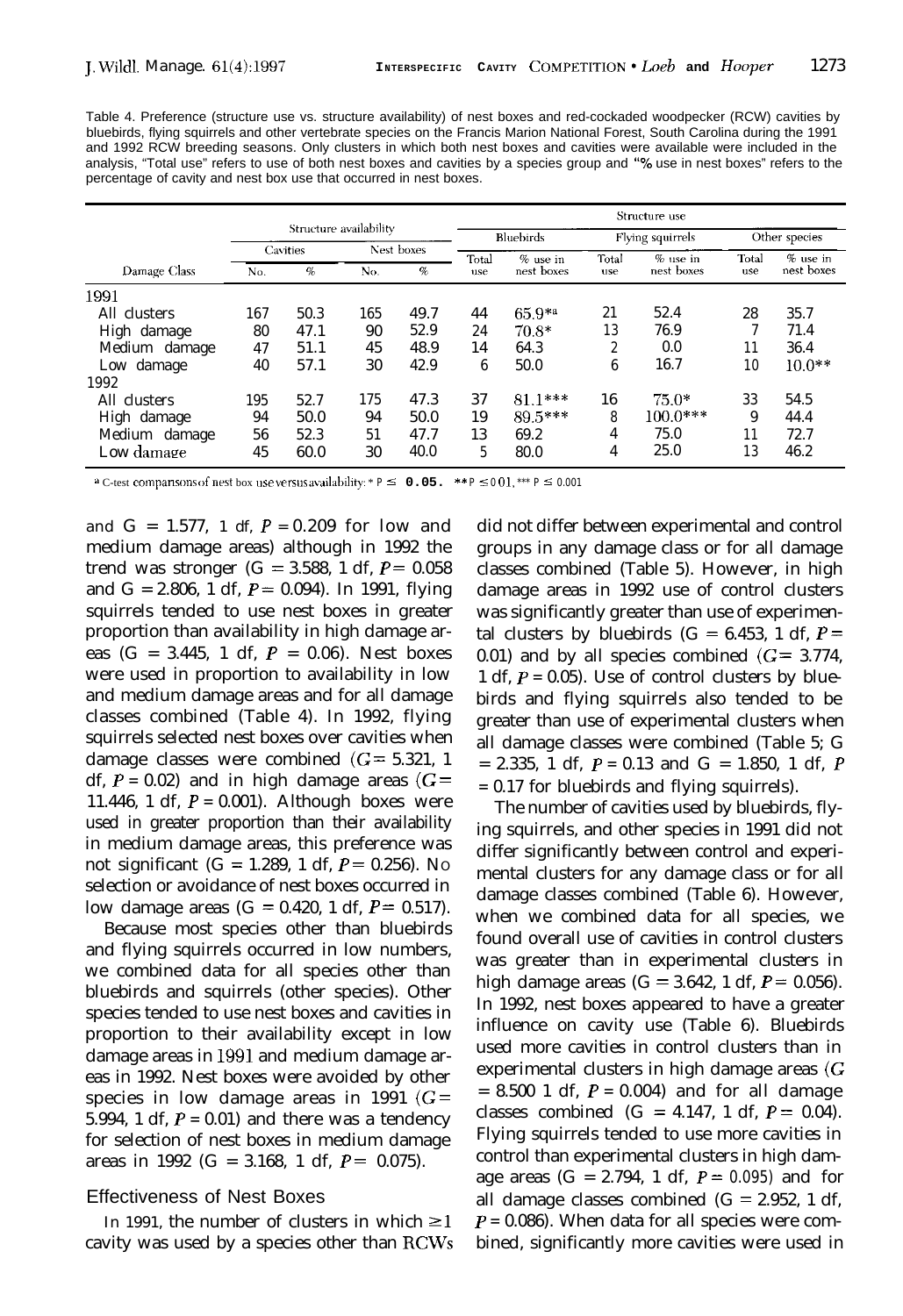| the RCW breeding season on the Francis Marion National Forest, South Carolina. |                                            |                                           |                                                 |                                         |                                           |                                          |                                                |                                             |
|--------------------------------------------------------------------------------|--------------------------------------------|-------------------------------------------|-------------------------------------------------|-----------------------------------------|-------------------------------------------|------------------------------------------|------------------------------------------------|---------------------------------------------|
|                                                                                |                                            | Bluebirds<br>Flying squirrels             |                                                 |                                         | Other species                             |                                          | All species                                    |                                             |
| Damage class                                                                   | Control <sup>a</sup>                       | Exp <sup>b</sup>                          | Control                                         | Exp.                                    | Control                                   | Exp.                                     | Control                                        | Exp.                                        |
| 1991<br>All<br>High<br>Medium<br>Low                                           | 29.5(18)<br>36.4(12)<br>18.8(3)<br>25.0(3) | 27.3(15)<br>23.3(7)<br>33.3(5)<br>30.0(3) | (8)<br>13.1<br>(2)<br>6.1<br>12.5(2)<br>33.3(4) | 12.7(7)<br>10.0(3)<br>6.7(1)<br>30.0(3) | 22.9(14)<br>18.2(6)<br>25.0(4)<br>33.3(4) | 20.0(11)<br>6.7(2)<br>40.0(6)<br>30.0(3) | 50.8 (31)<br>51.5 (17)<br>43.8 (7)<br>58.3 (7) | 47.3 (26)<br>40.0(12)<br>53.3(8)<br>60.0(6) |

Table 5. Percent (and no.) of control and experimental (provided with nest boxes) red-cockaded woodpecker (RCW) clusters in which 21 RCW cavity was occupied by bluebirds, flying squirrels, other non-RCW species, and all non-RCW species during the RCW breeding season on the Francis Marion National Forest, South Carolina.

<sup>a</sup> There were 61 control clusters in 1991 (33 high damage, 16 medium damage, 12 low damage) and 58 control clusters in 1992 (31 high damage, 17 medium damage, and 10 low damage).

22.6 (14) 12.1 (7) 14.5 (9) 6.9 (4) 14.5 (9) 20.7 (12) 46.8 (29) 36.2 (21) 30.3 (10) 6.5 (2)\* 6.1 (2) 0.0 (0) 9.1 (3) 16.1 (5) 45.4 (15) 22.6 (7)\* 11.8 (2) 23.5 (4) 11.8 (2) 5.9 (1) 11.8 (2) 17.6 (3) 29.4 (5) 47.1 (8) 16.7 (2) 10.0 (1) 41.7 (5) 30.0 (3) 33.3 (4) 40.0 (4) 75.0 (9) 60.0 (6)

<sup>-b</sup> There were 55 experimentalclusters in 1991 (30 high damage,15 medium damage, and 10 Iow damage) and 62 experimentalclusters:m 1992<br>(33 high damage,17 medium damage, 12 low damage)

\* Denotes a significant difference  $(P \le 0.05)$  between control and experimental clusters.

control clusters than in experimental clusters in high damage areas  $(G = 4.907, 1 \text{ df}, P = 0.027)$ .

### RCW Reproductive Success

1992 All High Medium LOW

Only groups with  $\geq 2$  adult RCWs were included in the analyses of reproductive performance (N = **71, 93,** and 98 for 1990, 1991, 1992). In 1990, before the introduction of nest boxes, there were no significant differences between control and experimental clusters in the number of groups that nested  $(G = 1.022, 1$  df,  $P = 0.312$ ) or fledged  $\geq 1$  young (G = 0.312, 1 df,  $P = 0.576$ ). Further, among groups which nested, there was no significant difference between controls and experimentals in the number of groups that fledged  $\geq 1$  young (G = **0.082, 1** df, P = **0.775).** However, in 1991 and 1992, several differences in reproductive performance were observed between experimental and control groups (Fig. 2). In 1991 significantly more experimental than control groups successfully initiated a nest (G = 3.575, 1 df,  $P =$ 0.059) and fledged  $\geq$  l young (G = 9.410, 1 df,  $P = 0.002$ ). Further, of those groups that nested, significantly more experimental than control groups fledged  $\geq$  lyoung (G = 5.863, 1 df, P *=* **0.015).** In 1992 there was no difference in the number of control and experimental groups that nested (Fig. 2;  $G = 0.212, 1$  df,  $P = 0.645$ ) but among all groups, and only those that nest-

Table 6. Percent (and no.) of red-cockaded woodpecker (RCW) cavities in control and experimental (provided with nest boxes) clusters on the Francis Marion National Forest, South Carolina that were occupied by bluebirds, flying squirrels, other non-RCW species, and all non-RCW species.

|              | Bluebirds            |             | Flying squirrels |         | Other species |         |              | All species  |
|--------------|----------------------|-------------|------------------|---------|---------------|---------|--------------|--------------|
| Damage class | Control <sup>a</sup> | Exp b       | Control          | Exp     | Control       | Exp     | Control      | Exp.         |
| 1991         |                      |             |                  |         |               |         |              |              |
| All          | 11.4(20)             | 9.0(15)     | 6.3(11)          | 6.0(10) | 10.3(18)      | 9.6(16) | 26.4 (48)    | 22.8 (38)    |
| High         | 16.5(14)             | 8.8(7)      | 3.5(3)           | 3.8(3)  | 8.2(7)        | 2.5(2)  | (23)<br>27.1 | 15.0 $(12)*$ |
| Medium       | 7.3(3)               | 10.6(5)     | 7.3(3)           | 4.3(2)  | 12.2(5)       | 12.8(6) | 26.8(11)     | 25.5(12)     |
| LOW          | 6.1(3)               | 7.5(3)      | 10.2(5)          | 10.0(4) | 12.2(6)       | 17.5(8) | 28.6 (14)    | 35.0(14)     |
| 1992         |                      |             |                  |         |               |         |              |              |
| All          | 8.5(16)              | 4.6 $(7)$ * | 5.3(10)          | 2.1(4)  | 5.8(11)       | 7.7(15) | (36)<br>19.0 | 13.3 (26)    |
| High         | 12.8(12)             | $1.2(1)*$   | 2.1(2)           | 0.0(0)  | 3.2(3)        | 5.3(5)  | (17)<br>18.1 | $7.4(7)*$    |
| Medium       | 4.3(2)               | 7.3(4)      | 4.4(2)           | 1.8(1)  | 4.4(2)        | 5.4(3)  | 13.0<br>(6)  | 14.3(8)      |
| LOW          | 4.1(2)               | 2.2(1)      | 12.2 (6)         | 6.7(3)  | 12.5(6)       | 15.6(7) | 26.5 (13)    | 24.4(11)     |

<sup>a</sup> There were 175 cavities examined in control clusters in 1991 (8.5 in high damage, 41 in medium damage, and 49 in low damage clusters) and 189 cantles examined in control clusters m 1992 (94 in high damage, 46 m medium damage, and 49 m low damage clusters).

h There were 16i cavities examined in experimental clusters in 1991 (80 m high damage, 47 in medium damage and 40 in low damage clusters) and 195 cavities examined in 1992 (94 in high damage. 56 in medium damage, and 45 in low damage clusters)

\* Denotes a significant difference  $(P \le 0.05)$  between control and experimental clusters.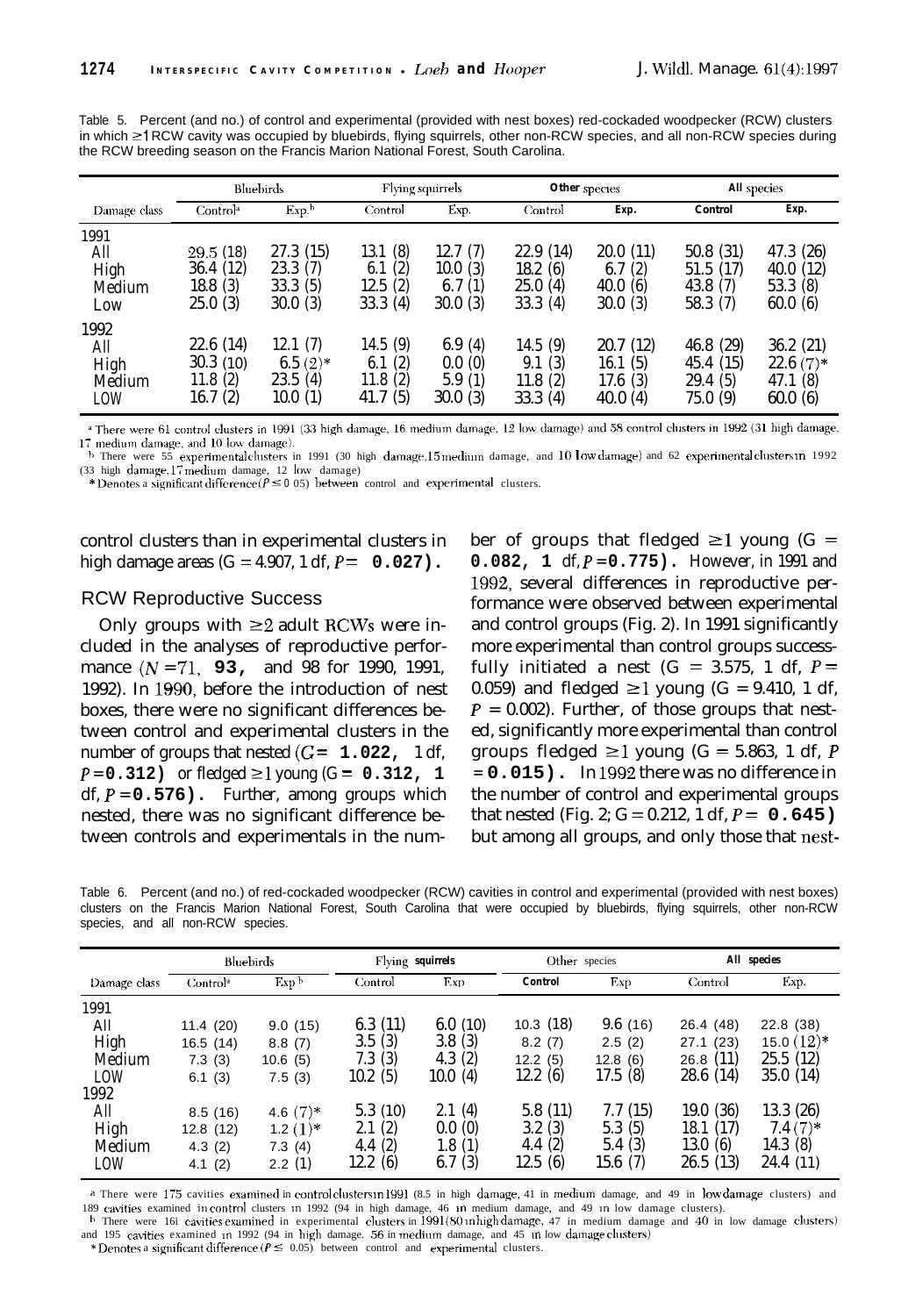

Fig. 2. A) Percent of red-cockaded woodpecker (RCW) groups with  $\geq$  2 adults that nested, B) percent of RCW groups with  $\geq$  2 adults that fledged  $\geq$  1 young, and C) percent of only those RCW groups that nested that fledged  $\geq 1$  young.

ed, more experimental groups fledged  $\geq$  1 young (G = 3.576, 1 df, *P = 0.059* and G = 3.734, 1 df,  $P = 0.05$ ). The number of groups with helpers did not differ significantly between control and experimental groups in any year (G = 1.104, 1 df, *P = 0.293, G =* 0.001, 1 df, *P = 0.974,* and G = 0.047, 1 df, *P =* 0.828 for 1990, 1991, and 1992).

Despite differences in the number of groups that successfully nested and fledged young after the addition of nest boxes, control and experimental groups showed few differences in mean clutch size, number of hatchlings, or number of fledglings (Table 7). Before the addition of nest boxes, there were no significant differences between control and experimental groups in the number of eggs, hatchlings, or fledglings *(P >* 0.18). After the addition of nest boxes in experimental clusters, the number eggs, hatchlings, and fledglings still did not differ between control and experimental clusters in either 1991 *( P > 0.29)* or 1992 *(P >* 0.08). However in 1990, before the addition of nest boxes in experimental clusters. damage class had a significant effect on the number of eggs, hatchlings, and fledglings ( $F = 4.50$ , 2, 51 df,  $P = 0.0158$ ;  $F = 4.49$ , 2, 51 df, *P =* 0.0159; and F = 3.23, 2, 51 df, *P =* 0.0476). Clutch size, number of hatchlings, and number of fledglings were all significantly lower  $(P \le 0.05)$  in high damage areas than in medium and low damage areas which did not differ significantly from each other. Damage class was not a significant factor affecting reproductive parameters in 1991 or 1992 although the interaction term for the number of fledglings in 1991 was significant ( $F = 3.87$ , 2, 81 df,  $P = 0.0249$ . In low damage areas, the number of fledglings was significantly greater *(P =* 0.0471) in experimental groups but in medium damage areas, the number of fledglings tended to be greater in control groups  $(P = 0.1139)$ ; Table 7).

To further test the effect of cavity use by other species on RCW reproductive performance, we examined the relation between RCW reproductive success and the presence or absence of other species in cavities and nest boxes. In 1991, RCW groups were less likely to initiate a nest  $(G = 4.431, 1 df, P = 0.035)$  and fledge  $\geq$ 1 young (G = 2.972, 1 df, P = 0.085) when  $\geq 1$  cavity was occupied by another species. In 1992, RCW groups were also less likely to initiate a nest if  $\geq 1$  cavity was occupied by another species (G =  $6.565$ , 1 df,  $P = 0.059$ ), but there was no effect on fledging success  $(G = 0.447,$ 1 df,  $P = 0.504$ ). In contrast, occupation of  $\geq 1$ nest box had no effect on nest initiation in 1991 or 1992 (G = 1.286, 1 df,  $P = 0.257$  and G = 0.831, 1 df, *P =* 0.362 for 1991 and 1992) or on fledging success  $(\geq 1$  young fledged) in 1991 or 1992 (G = 0.504, 1 df, *P =* 0.478 and G = 1.450,l df, *P = 0.229* for 1991 and 1992). However, for groups that nested, clutch size, number of hatchlings, and number of fledglings did not differ significantly between clusters in which  $\geq 1$ cavity was occupied and in which no cavities were occupied.

#### DISCUSSION

Interspecific competition occurs when 2 or more species use a resource in limited supply and use by one species decreases the fitness of members of the other species (Begon et al. 1986). Because cavities are a critical limiting re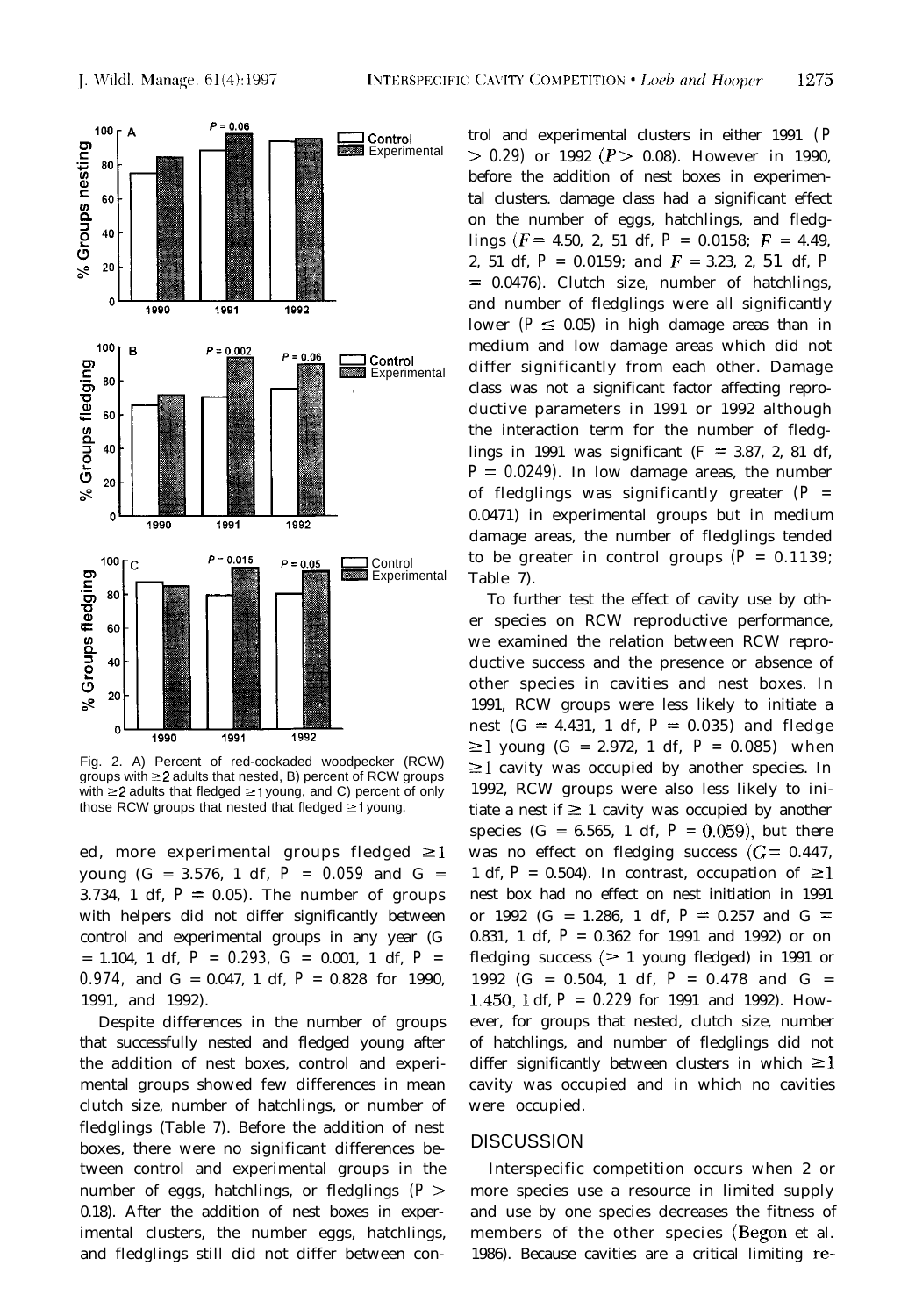I

Table 7. Mean (and 1 SE) number of eggs, hatchlings, and nestlings produced by red-cockaded woodpecker groups that attempted to nest by damage class and treatment (with or without nest boxes in the cluster) on the Francis Marion National Forest, South Carolina. Nest boxes were placed in experimental treatments in December, 1990 so comparisons of 1990 control and experimental groups represent pretreatment controls.

| Damage | No nesting groups |     |          | Eggs     |                  | <b>Hatchlings</b> | Fledglings |          |
|--------|-------------------|-----|----------|----------|------------------|-------------------|------------|----------|
| class  | Control           | Exp | Control  | Exp      | Control          | Exp.              | Control    | Exp      |
| 1990   |                   |     |          |          |                  |                   |            |          |
| All    | 24                | 33  | 3.3(0.1) | 3.5(0.1) | 1.x(0.2)         | 2.1(0.2)          | 1.4(0.2)   | 1.6(0.2) |
| High   | 10                | 15  | 3.0(0.2) | 3.1(0.1) | 1.4(0.3)         | 1.5(0.2)          | 1.0(0.3)   | 1.3(0.2) |
| Medium | 8                 | 9   | 3.3(0.2) | 3.6(0.2) | 2.1(0.3)         | 2.2(0.3)          | 1.6(0.3)   | 1.7(0.3) |
| LOW    | 6                 | 9   | 3.5(0.2) | 3.7(0.2) | 1.8(0.4)         | 2.6(0.3)          | 1.5(0.3)   | 2.0(0.3) |
| 1991   |                   |     |          |          |                  |                   |            |          |
| All    | 38                | 46  | 3.3(0.1) | 3.5(0.1) | 2.0(0.2)         | 2.2(0.2)          | 1.6(0.1)   | 1.7(0.1) |
| High   | 17                | 24  | 3.2(0.2) | 3.3(0.1) | 1.6(0.2)         | 2.1(0.2)          | 1.4(0.2)   | 1.8(0.2) |
| Medium | 11                | 12  | 3.3(0.2) | 3.4(0.2) | 2.4(0.3)         | 1.9(0.3)          | 2.2(0.2)   | 1.5(0.2) |
| Low    | 10                | 10  | 3.4(0.2) | 3.7(0.2) | (0.3)<br>$2.0\,$ | 2.7(0.3)          | 1.3(0.3)   | 1.9(0.3) |
| 1992   |                   |     |          |          |                  |                   |            |          |
| All    | 46                | 45  | 3.2(0.1) | 3.5(0.1) | 1.9(0.2)         | 2.2(0.2)          | 1.5(0.1)   | 1.8(0.1) |
| High   | 23                | 23  | 3.3(0.1) | 3.4(0.1) | 1.8(0.2)         | 2.0(0.2)          | 1.4(0.2)   | 1.6(0.2) |
| Medium | 12                | 14  | 3.4(0.2) | 3.5(0.2) | (0.3)<br>2.1     | 2.0(0.2)          | 1.7(0.2)   | 1.7(0.2) |
| LOW    | 11                | 8   | 2.9(0.2) | 3.5(0.2) | (0.3)<br>1.7     | 2.6(0.3)          | 1.4(0.2)   | 2.0(0.3) |

source among hole nesting birds (von Haartman 1957, 1971; Short 1979; Nilsson 1984, 1986), intense interspecific competition may occur when cavities are limited (Garcia 1983, Minot and Perrins 1986, Weitzel 1988; Ingold 1989, 1994; Barba and Delgado 1990). Cavities also may be limiting for some arboreal mammals (Barkalow and Soots 1965, Burger 1969, Weigl 1978) and thus, there is the potential for competition between birds and mammals.

As a limiting resource decreases, intensity of competition for the resource is expected to increase. Hurricane Hugo greatly reduced the number of available cavities on the Francis Marion National Forest for all cavity nesting species, not just RCWs. On the Santee Experimental Forest in the center of the Francis Marion, the volume of standing timber was reduced from 178 m<sup>3</sup>/ha to 24 m<sup>3</sup>/ha with the larger size classes most heavily damaged (Hook et al. 1991); trees within the large size classes are the most likely to contain cavities (Rosenberg et al. 1988, Sabin 1991). Although the storm created an abundance of snags, cavities usually are not excavated until snags are 5-6 years of age (Sabin 1991). Therefore, the remaining RCW cavities, the newly created artificial cavities, and the nest boxes we installed were probably highly valuable resources for many of the cavity nesting species on the Francis Marion.

Our results indicate that interspecific competition for RCW cavities occurred during the study. When the number of cavities for all species was increased in experimental clusters through the addition of nest boxes, there was a significant increase in RCW nest initiation rates in 1991 and in both years there was a significant increase in fledgling success among all groups and among nesting groups. Both control and experimental groups were less likely to nest if  $\geq$  1 cavity was occupied by another species. Further, in 1990 when no nest boxes were in any clusters, reproductive performance was significantly lower in high damage areas than in medium and low damage areas. Addition of nest boxes eliminated differences among groups in the various damage classes, possibly due to lower use of cavities by other species.

Despite differences in reproductive performance between control and experimental groups after the addition of nest boxes, mean clutch size, brood size, and number of fledglings did not vary with treatment for those groups that nested. These data suggest that the major effect of competitors was prevention of nesting or destruction of whole clutches or broods. A similar phenomenon occurs in RCW populations in the Sandhills of North Carolina (La-Branche and Walters 1994). The presence of helpers in breeding groups may be an important factor affecting reproductive success (Lennartz et al. 1987, Walters 1990). In our study however, control and experimental groups were just as likely to have helpers indicating that the differences in reproductive performance were not due to the presence or absence of helpers.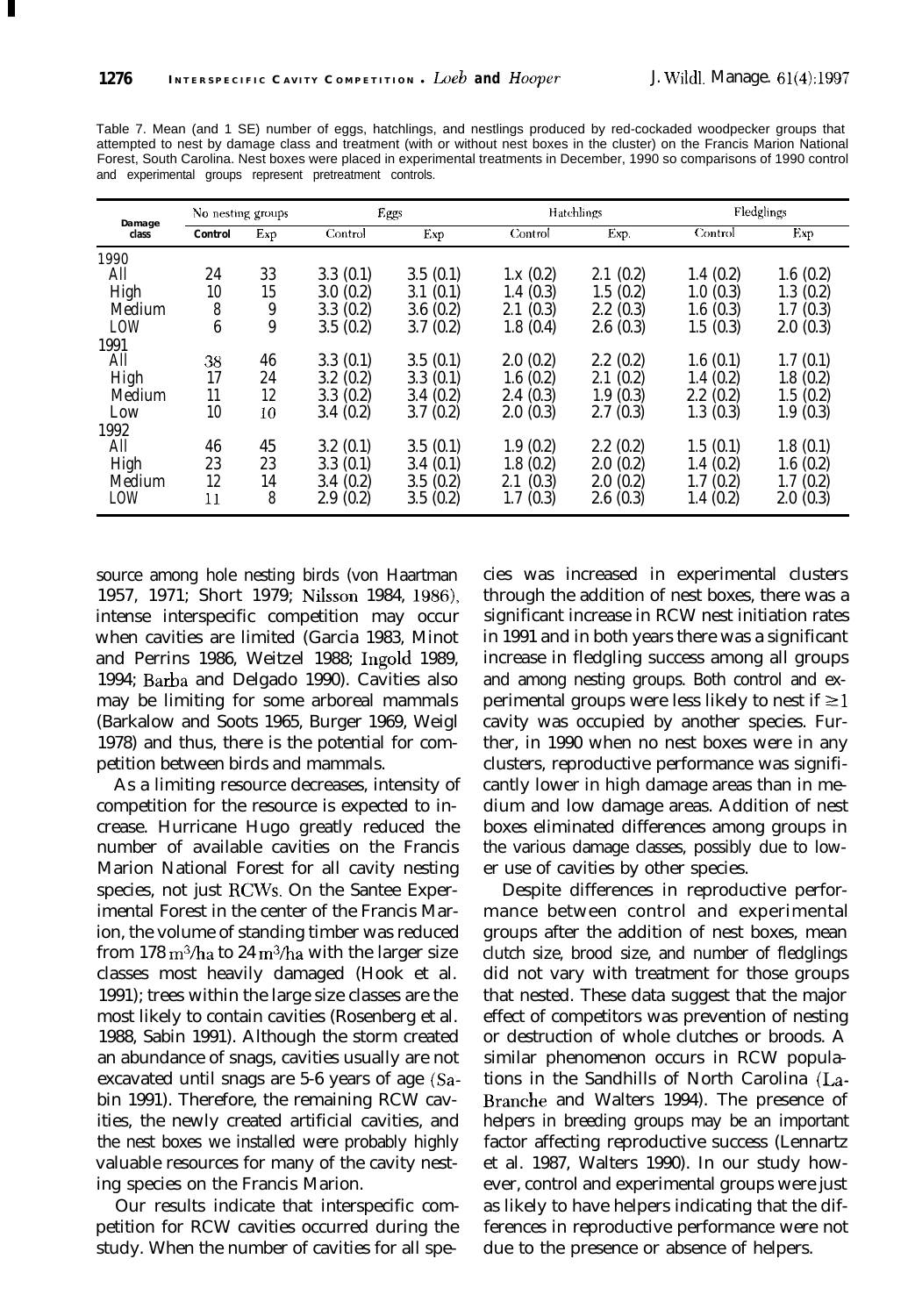Our sample was too small to test whether nesting and fledging success varied with damage class. Despite the addition of artificial cavities, the mean number of RCW cavities per cluster was lower in high and medium damage areas than in low damage areas (Table 2). Therefore, we expected competition for cavities to be greater in high and medium damage areas. Our expectations were met only partially. Both bluebirds and flying squirrels clearly preferred nest boxes over cavities in high damage areas, and boxes were most effective in reducing cavity use by other species in high damage areas suggesting that demand for cavities was most intense in these areas. However, although in 1991 box use was higher in high damage areas, cavity use and use of nest boxes and cavities combined tended to be greater in low damage areas (Fig. l), perhaps reflecting greater mortality of all species in high damage areas during the hurricane or subsequent movement to low damage areas for food and other resources. Therefore, although cavities may have been in greater demand in high and medium damage areas, other factors may have reduced overall cavity use in these areas.

Previous studies of RCW cavity use have shown that flying squirrels (Dennis 1971, Harlow and Lennartz 1983, Rudolph et al. 1990, Loeb 1993) or red-bellied woodpeckers (Jackson 1978, Kappes 1993) are the most common cavity occupants. In contrast, we found that bluebirds were the most important occupant of RCW cavities followed by flying squirrels, redbellied woodpeckers, and (in 1991) great crested flycatchers. Bluebirds occupied  $36.5-38.0\%$ of the cavities and 50.0-58.0% of the nest boxes occupied by non-RCW species. The only other study to report that bluebirds were important RCW cavity occupants was also conducted on the Francis Marion National Forest (Harlow and Lennartz 1983). Bluebirds prefer relatively open areas such as clearcuts, wooded pastures, or pine stands with sparse understories (Kibler 1969, Willner et al. 1983, Munro and Rounds 1985, Allen and Sweeney 1990). Pre-Hugo management practices on the Francis Marion were highly favorable for RCWs (Hooper et al.  $1991b$ ) and included frequent burning of the understory and maintenance of relatively open stands of mature pine sawtimber. These practices also provided suitable habitat for bluebirds. Post-Hugo conditions were probably even more favorable for bluebirds. As other forested

areas that are being managed for RCW recovery approach the mature stands and sparse midstories that characterized the Francis Marion National Forest, bluebirds may become more common in RCW clusters and competition between RCWs and bluebirds may increase. Bluebirds' strong preference for nest boxes over RCW cavities in experimental clusters and their decreased use of RCW cavities in 1992 in experimental clusters suggests that nest boxes may be effective in decreasing cavity competition between bluebirds and RCWs in forests where bluebirds are common.

Use of cavities and nest boxes by flying squirrels was lower than expected. Only 3.6–6.1% of the cavities and 6.7-6.9% of the nest boxes were used by flying squirrels during the RCW breeding season, compared to cavity occupancy of 19.1% on the Francis Marion in 1976-80, 10.5- 21.0% in central Georgia (Loeb 1993), about 25% in coastal South Carolina (Dennis 1971) and 21.9% in eastern Texas (Rudolph et al. 1990). Several factors related to the effects of Hurricane Hugo may have contributed to lower cavity use by flying squirrels including mortality during the storm and greatly reduced supplies of acorns, the major food item for flying squirrels throughout the year (Harlow and Doyle 1990). Flying squirrels are highly dependent on cavities (Weigl 1978) and their limited supply may have also resulted in lower flying squirrel populations. Further, the greatly reduced stem densities may have forced squirrels to travel greater distances on the ground, increasing travel costs and predation risks. The high demand for cavities by RCWs and other species also may explain the relatively low use of cavities by flying squirrels during this study. Flying squirrel use of RCW cavities in Florida is greatest in clusters where the RCW demands are lowest and empty cavities are regularly available (Kappes 1993). Finally, the high use of cavities and nest boxes by bluebirds also may have decreased flying squirrel use of these structures.

The low use of cavities and nest boxes by flying squirrels during winter contrasts with previous studies that have found nest box use to be highest in winter (Goertz et al. 1975, Stojeba 1978, Sawyer and Rose 1985). However, southem flying squirrel use of RCW cavities at the Savannah River Site in the Upper Coastal Plain of South Carolina also decreases in the winter (Lotter 1997). Low use of RCW cavities and nest boxes in winter was likely due to seasonal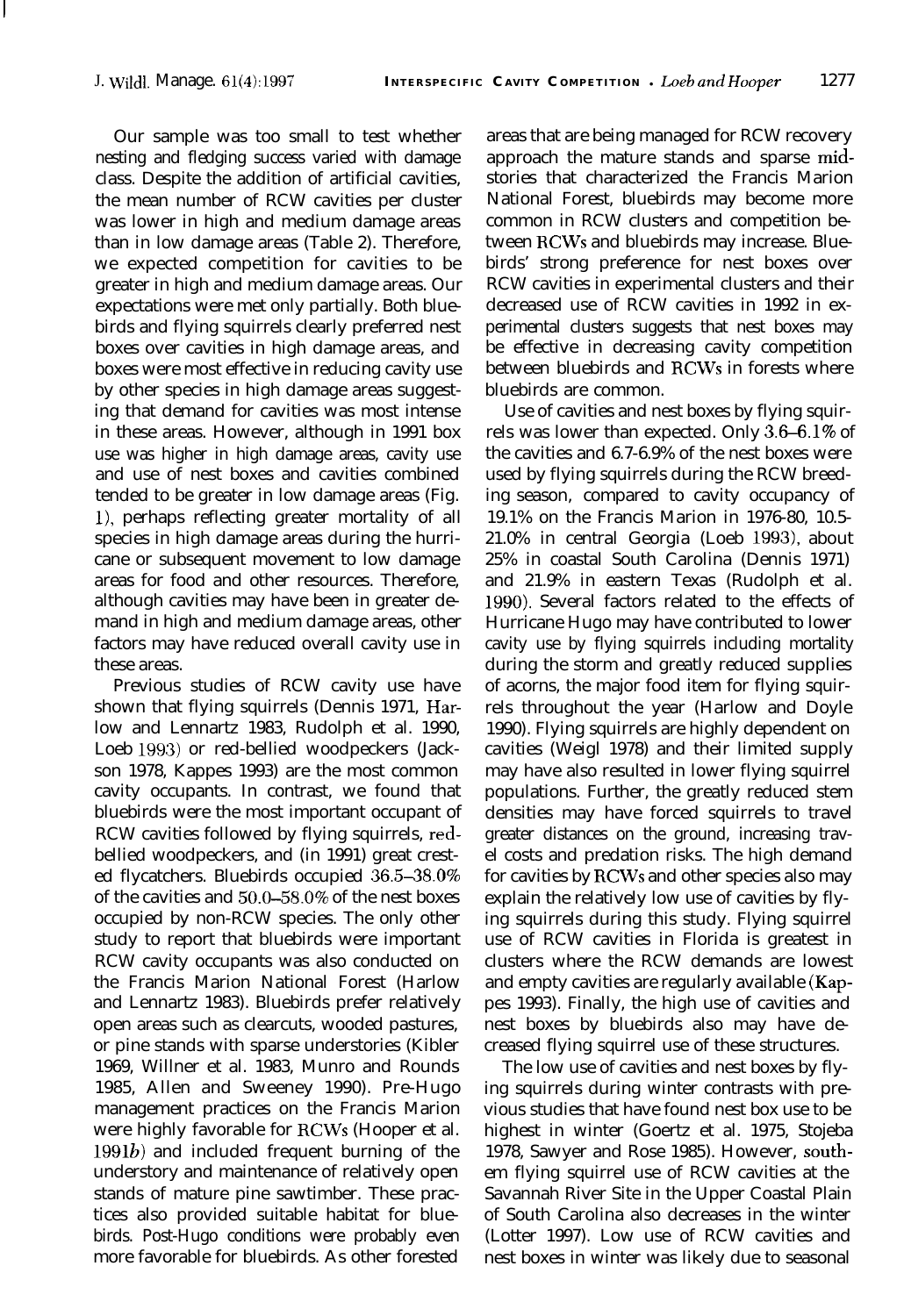changes in habitat use. During fall and winter flying squirrels in South Carolina preferentially use pine stands with a dense hardwood midstory and avoid pine stands with little or no hardwood midstory although no selection occurs during the spring and summer (Heiterer 1994). During the 1991 RCW breeding season, flying squirrels showed no overall preference or avoidance of nest boxes although there was a tendency to prefer boxes over cavities in high damage areas. In 1992, flying squirrels significantly preferred boxes over cavities, particularly in high damage areas, suggesting that nest boxes may be effective in deterring flying squirrels from RCW cavities. However, because of relatively low use of cavities by flying squirrels during this study, our results are inconclusive and further studies are warranted.

Red-bellied woodpeckers also may have been an important competitor for RCW cavities. In Florida, red-bellied woodpeckers are the most important RCW cavity competitor and outside roosting by RCWs is related directly to cavity use by red-bellied woodpeckers (Kappes 1993). Because we limited our observations to daylight hours, we may have underestimated red-bellied woodpecker\_use of RCW cavities. Nevertheless, because we only observed 1 red-bellied woodpecker in a nest box, snag retention may be the most effective method for reducing competition from red-bellied woodpeckers (Kappes 1993).

# MANAGEMENT IMPLICATIONS

The effects of cavity use by other species on RCW populations often have been questioned. Although the circumstances of this study may have been extreme (severe resource limitation after a catastrophic event), the unique conditions provided an excellent setting for studying competitive interactions. Further, because competitive effects on rare species are difficult to measure (Schoener 1983), an experimental approach is more likely to detect competitive interactions, if they exist, than a purely observational/correlative approach. Our experimental approach showed that use of RCW cavities by other species decreases RCW reproductive performance. We believe that an experimental approach may be a more effective and efficient way to determine the presence of competitive interactions for RCW cavities and the addition of nest boxes is one technique that can be used effectively in experimental studies of RCW cavity competition.

Nest boxes also may be an effective management tool. Although nest boxes had limited success in reducing RCW cavity use by other species, their presence was correlated with increased nesting and fledging rates. Concerns that the presence of nest boxes in RCW clusters may attract other species to the area and increase competitive pressures on RCWs were not substantiated by our study. In addition to better reproductive performance in experimental areas, we found no difference in reproductive performance between groups in clusters in which  $\geq 1$  box was occupied and groups in clusters in which no boxes were occupied. Therefore, even if nest boxes attract other species to the area, use of the boxes by these species has no apparent negative effect on RCWs.

## LITERATURE CITED

- **ALLEN, D. II. 1991. An** insert technique for constructing artificial red-cockaded woodpecker cw--, **,~ND** J. R. S\I'EENEY. 1990. Home range and ities. U.S. For. Serv. Gen. Tech. Rep. SE-73. 19pp.<br>— AND J. R. SWEENEY. 1990. Home range and
- habitat use of eastern bluebirds in South Carolina. Proc. Annu. Conf. Southeast. Assoc. Fish and Wild]. Agencies 44:295-303.
- **RAHB.~,** E., **AND** J. A. **GIL-DEKADO. 1990. Compr**tition for nest-boxes among four vertebrate species: an experimental studv in orange groves. Holarct. Ecol. 13:183-186.
- **RAHKALOW, F. S., AND R. El SOOTS, JR, 196.5. An** analysis of the effect of artificial nest boxes on a gray squirrel population. Trans. North Am. Wildl. Nat. Resour. Conf. 30:351-359.
- **BEGON,** M., J. L. **HARPER, AND C. R. TOWKSEND.** 1986. Ecology: individuals, populations and communities. Sinauer Assoc., Inc., Sunderland, Mass. 876pp.
- BURGER, G.V. 1969. Response of gray squirrels to nest boxes at Remington Farms, Maryland. J. Wildl. Manage. 33:796-801.
- **CARTER, J.** H., Ifi, J, R. **WALTERS, S. II. EVERHAIIT, AND l?** D. DOERR. 1989. Restrictors for redcockaded woodpecker cavities. Wildl Soc. Bull. 17:68-72.
- **<sup>C</sup>ONNER ,** R. N.,D.C. **RUDOLPH,** D. **SAENZ,** AND R. R. **SCHAEFER .** 1994. Heartwood, sapwood, and fungal decay associated with red-cockaded wood-Decker trees. I. Wild]. Manaee. 58:728-734.
- COPEYON, C. K. 1990. A technique for constructing cavities for the red-cockaded woodpecker. Wild]. Sot. Bull. 18:303-311.
- -,J, R. **WALTF.RS,ANDJ. H.CARTER,** III. 1991. Induction of red-cockaded woodpecker group formation by artificial cavity construction. J. Wildl. Manage. 55:549-556.
- **DENNIS,** J. V. 1971. Species using red-cockaded woodpecker holes in northeastern South Carolina. Bird-Banding 42:79-87.
- **EVERHART,S.H.,** P. D. **DOERK,AND** J.R.WALTERS.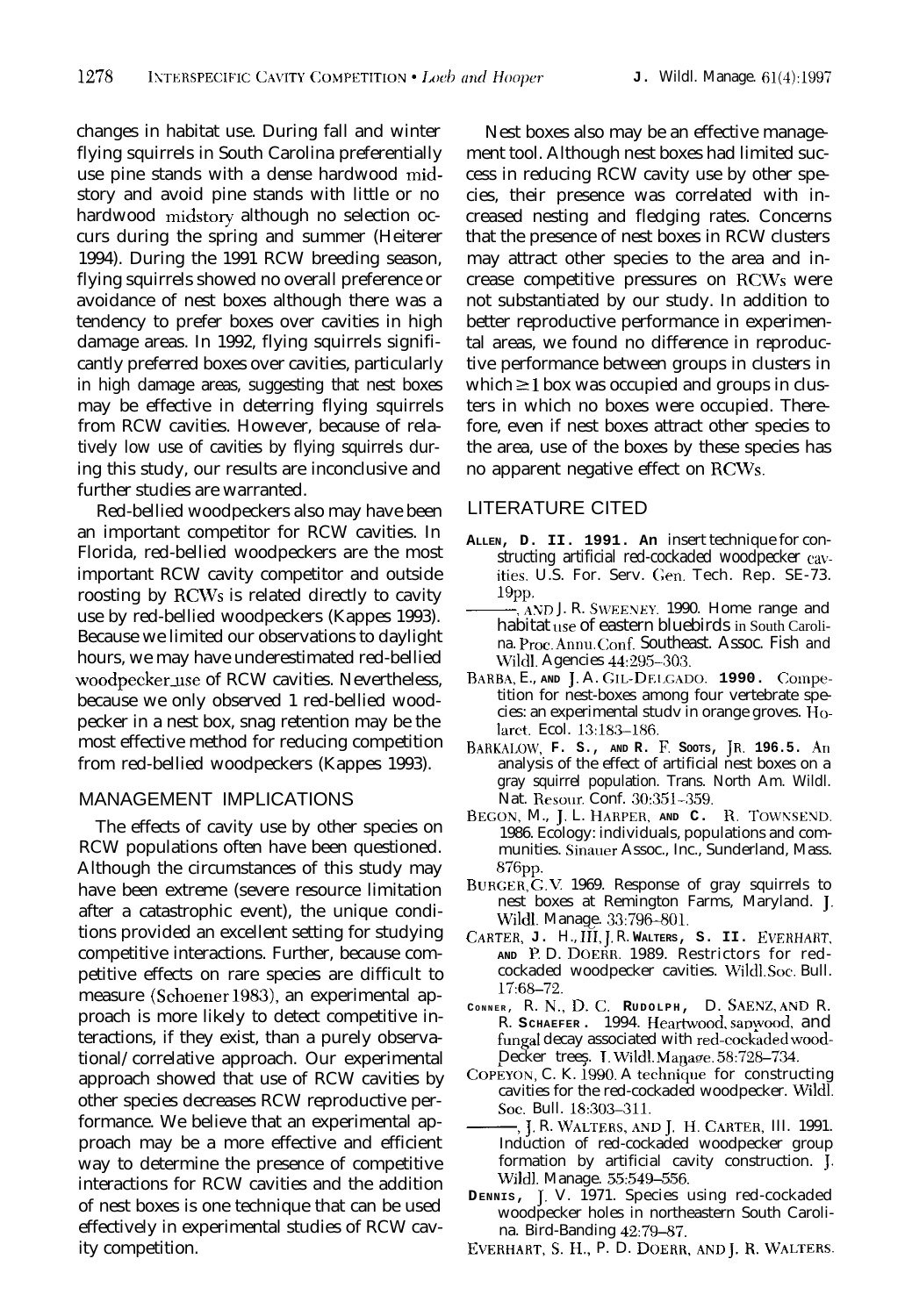1993. Snag density and interspecific use of redcockaded woodpecker cavities. J. Elisha Mitchell Sci. Soc. 109:37-44.

- GARCIA, E. F. J. 1983. An experimental test of competition for space between blackcaps Sylvia atri-. capilla and garden warblers *Sylvia hotin* in the breeding season. J. Anim. Ecol. 52:795-805.
- G OERTZ, J. W., R. M. DAMSON, AND E. E. MOWBRAY. 1975. Response to nest boxes and reproduction by Glaucomus volans in northern Louisiana. J. Mammal. 56:933-939.
- HARLOW, R. F., **AND** A. T. DOYLE. 1990. Food habits of southern flying squirrels (Glaucomys volans) collected from red-cockaded woodpecker *(Picoi-*<br>des borealis) colonies in South Carolina. Am.<br>Midl. Nat. 124:187-191.<br>R. G. HOOPER, AND M. R. LENNARTZ. 1983.<br>Estimating numbers of red-cockaded woodpecker *des borealis)* colonies in South Carolina. Am. Midl. Nat. 124:187-191.
	- Estimating numbers of red-cockaded woodpecker colonies. Wildl. Soc. Bull. 11:360-363.
- , AND M. R. LENXAKTZ. 1983. Interspecific competition for red-cockaded woodpecker cavities during the nesting season in South Carolina. Pages 4143 in D. A. Wood, ed. Proc. Red-cockaded Woodpecker Symp. 11. Florida Game and Fresh Water Fish Comm., Tallahassee, Fla.
- HEITERER , A. J. 1994. Effects of hardwood midstory on utilization of southeastern pine forests by southern flying squirrels, Glaucomys *voluns.* M.S. Thesis, Clemson Univ., Clemson, S.C. 69pp.
- HEPPELL, S. S., J. R. WALTERS , AND L. B. CROWDER. 1994. Evaluating management alternatives for red-cockaded woodpeckers: a modeling approach."J. Wildl. Manage. 58:479-487.
- HOOK, D. D., M. A. **RUFORD, AND** T. M. WILLIAMS. 1991. Impact of Hurricane Hugo on the South Carolina coastal plain forest. J. Coastal Res. Sl#8: 291-300.
- HOOPER, R. G. 1983. Colony formation by red-cockaded woodpeckers: hypotheses and management implications. Pages 72-77 in D. A. Wood, ed. Proc. red-cockaded woodpecker symp, II. Florida Game and Fresh Water Fish Comm., Tallahassee, Fla.
- -. 1988. Longleaf pines used for cavities by<br>red-cockaded woodpeckers. J. Wildl. Manage. 52:<br>392-398.<br>D. L. KRUSAC, AND D. L. CARLSON. 1991*b*.<br>An increase in a population of red-cockaded red-cockaded woodpeckers. J. Wildl. Manage. 52: 392-398.
- An increase in a population of red-cockaded woodpeckers. Wildl. Soc. Bull. 19:277-286.
- , **AND** M. R. LENNAKTZ. 1983. Roosting be-,-, **AND** H. D. MUSE. 19910. Heart rot havior of red-cockaded woodpecker clans with insufficient cavities. J. Field Omithol. 54:72-76.
- and cavity tree selection by red-rockaded woodpeckers. J. Wildl. Manage. 55:323-327.

.

- -, J. C. WATSON, **AND** R. E. F. ESCANO. 1990. Hurricane Hugo's initial effects on red-cockaded woodpeckers in the Francis Marion National Forest. Trans. North Am. Natl. Resour. Wildl. Conf. 55:220-224.
- INGOLD, D. J. 1989. Nesting phenology and competition for nest sites among red-headed and redbellied woodpeckers and European starlings. Auk 106:209-217.
	- -. 1994. Influence of nest-site competition be-

tween European starlings and woodpeckers. Wilson Bull. 106:227-241.

- JACKSON, J. A. 1978. Competition for cavities and red-cockaded woodpecker management. Pages 103-112 in S. A. Temple, ed. Endangered birds: management techniques and preservation of threatened species. Univ. Wisconsin Press, Madison.
- KAPPES, J. J. JR. 1993. Interspecific interactions associated with red-cockaded woodpecker cavities at a north Florida site. M.S. Thesis, Univ. Florida, Gainesville. 75pp.
- , **AND** L. D. HARKIS. 1995. Interspecific competition for red-cockaded woodpecker cavities in the Apalachicola National Forest. Pages 389-393 in D. L. Kulhavy, R. 6. Hooper, and R. Costa, eds. Red-cockaded woodpecker: recovery, ecology and management. Stephen E Austin State Univ., Nacogdoches, Tex.
- KIBLER, L. F. 1969. The establishment and maintenance of a bluebird nest-box project: a review and commentary. Bird-Banding 40:114-129.
- LABRANCHE, M. S., **AND** J. R. WALTERS. 1994. Patterns of mortality in nests of red-cockaded woodpeckers in the sandhills of southcentral North Carolina. Wilson Bull. 106:258-271.
- LENNARIZ, M. R., AND D. G. HECKEL. 1987. Population dynamics of a red-cockaded woodpecker population in Georgia Piedmont loblolly pine habitat. Pages 48-55 in R. Odum, ed. Proc.<br>southeast nongame and endangered wildlife<br>symp. Ga. Dep. Nat. Res., Athens.<br>-, R. G. Hooper, AND R. F. HARLOW. 1987.<br>Sociality and cooperative breeding of red-cocksoutheast nongame and endangered wildlife symp. Ga. Dep. Nat. Res., Athens.
- Sociality and cooperative breeding of red-cockaded woodpeckers, *Picoides borealis* Behav. Ecol. Sociobiol. 20:77-88.
- LIGON, J. D. 1970. Behavior and breeding biology of the red-cockaded woodpecker. Auk 87:255-278.
- LOEB, S. C. 1993. Use and selection of red-cockaded woodpecker cavities by southern flying squirrels. J. Wildl. Manage. 57:329-335.
- LOTTER, D. M. 1997. Factors influencing southern flying squirrel use of red-cockaded woodpecker cavities at Savannah River Site, S.C. M.S. Thesis, Clemson Univ., Clemson, S.C. 58pp.
- MCCOMB, W. C., **AND** R. E. NOBLE. 1981. Nest-box and natural-cavity use in three mid-south forest habitats. J. Wild]. Manage. 45:93-101.
- MINOT, E. O., AND C. M. PEKKINS. 1986. lnterspecific interference competition-nest sites for bhle and great tits. J. Anim. Ecol. 55:331-350.
- MUNRO, II. L., AND R. C. ROUNDS. 1985. Selection of artificial nest sites by five sympatric passerines. J. Wildl. Manage.  $49:264-276$ .
- MUUL, I. 1968. Behavioral and physiological influences on the distribution of the flying squirrel, Glaucomys volans. Misc. Publ. Mus. 2001. 134, Univ. Mich., Ann Arbor. 66pp.
- NIISSON, S. 6. 1984. The evolution of nest-site selection among hole-nesting birds: the importance of nest predation and competition. Omis Scand. 15:167-175. Glaucomys volans. Misc. Publ. Mus. 2001. 134,<br>Univ. Mich., Ann Arbor. 66pp.<br>NILSSON, S. G. 1984. The evolution of nest-site se-<br>lection among hole-nesting birds: the importance<br>of nest predation and competition. Omis Scand

balancing selection pressures. Auk 103:432-435.

PINKOWSKI, B. C. 1976. Use of tree cavities by nest-